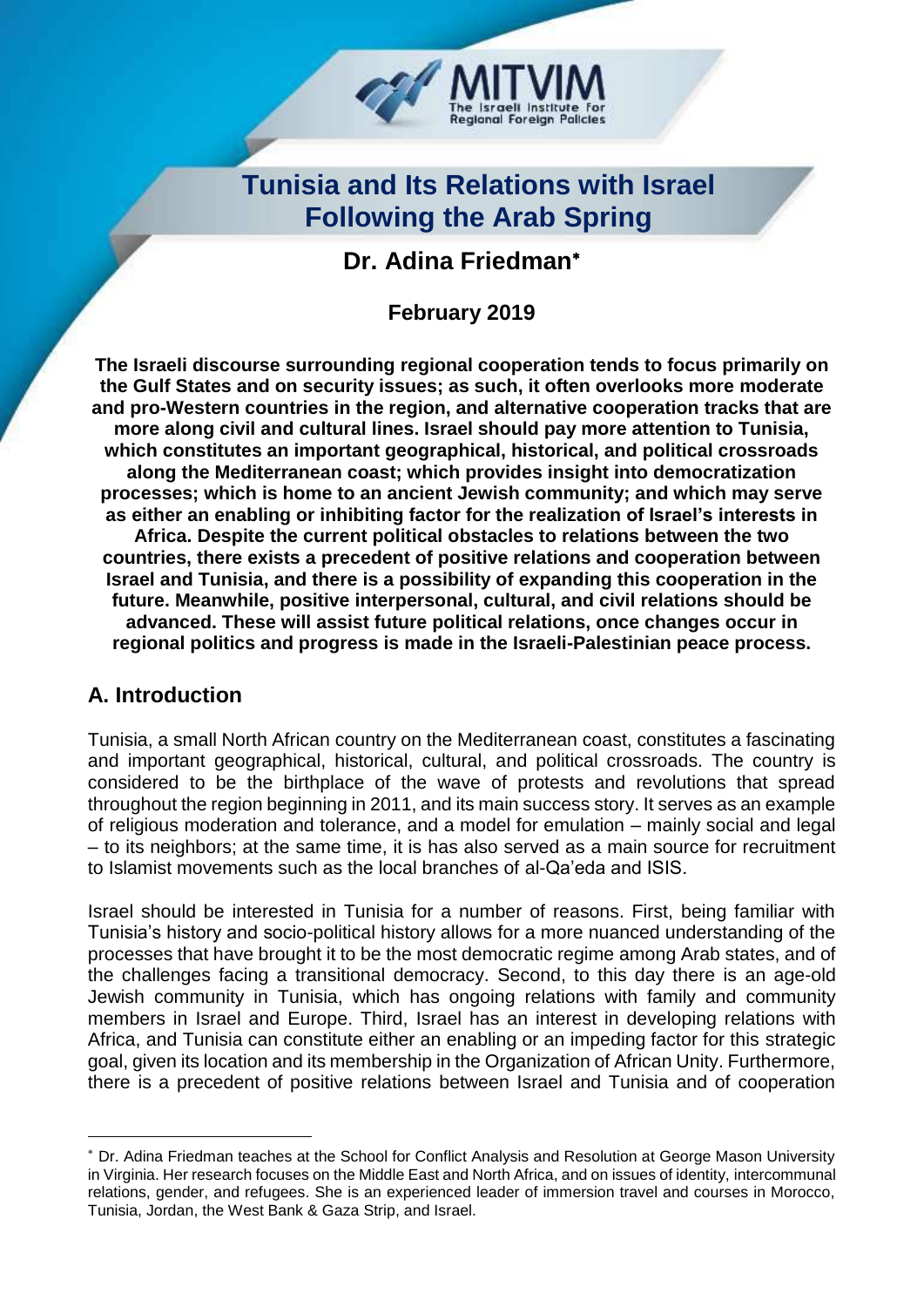between them in the fields of agriculture, for example, and there is great potential for expanding this cooperation to additional areas, under the appropriate circumstances.

In general, the discourse in Israel regarding regional cooperation tends to focus on the Gulf States, and mostly on security issues, and does not give enough geo-political and social attention to North Africa. Consequently, this discourse often overlooks more open and pro-Western countries, such as Morocco and Tunisia, and opportunities for cooperation that is more civil in nature. The purpose of this article is to help change this trend.

The article begins by discussing the characteristics and trends in Tunisia since the Arab Spring and continues by presenting the joint interests of Tunisia and Israel, and possibilities for improving relations between them. Additionally, the article presents the Tunisian political system, the Jewish connection, prevailing attitudes in Tunisia towards Israel, and provides a context for current events in Tunisia and for present and future Tunisian-Israeli relations. The article is based on secondary sources as well as on a visit to Tunisia and interviews held with Tunisian nationals – mostly academics, politicians, and social activists.

## **B. Tunisia: Characteristics and Trends**

#### *A Democratic Success Story?*

Tunisia is considered a unique success story in the Middle East and North Africa region, which without prolonged bloodshed brought about the expulsion, in early 2011, of dictator Zine al Abidine Ben Ali and the onset of a democratic process. While Tunisia is considered one of the most advanced among Arab States, it is still far from being a full-fledged democracy. Since its independence, Tunisia has promoted progress; nevertheless, it experienced more than two decades of a harsh dictatorship under a president accused of human rights abuses and widespread corruption.

According to Freedom House figures for 2018, Tunisia is defined as a "free country", receiving a score of 70 out of 100. For comparison purposes, Israel received a score of 79 and the US of 86. However, it is mentioned that beginning in 2017, Tunisia had been showing a decline in democratic processes, manifested by the repeated postponement of local elections (until they finally took place in May 2018, seven years after the previous elections), and the extension of the country's state of emergency by two more years. The shaky political and security situation in neighboring Libya and Algeria negatively affects the security and freedom situation in Tunisia. Additional examples of its retreating democratization trend are the inability to erect independent bodies required by the Tunisian constitution (such as the constitutional court), and various measures taken to limit the press.

Furthermore, many of the members and loyalists of the previous regime still constitute part of the economic and political elite in the country, and continue to influence the political system, directly and indirectly. One example is the national Reconciliation Law passed in parliament in 2018, which allows the government to give amnesty to former regime officials accused of corruption, if they acted as "part of their duty". Many citizens and dozens of parliamentarians opposed this law, claiming it allows to "rehabilitate" shadowy figures from Ben Ali's regime, marching the country backwards, and contradicts the transitional justice process the country is supposedly undergoing. Despite this opposition, the law passed with a majority of votes in the parliament, mainly due to the influence of old regime members.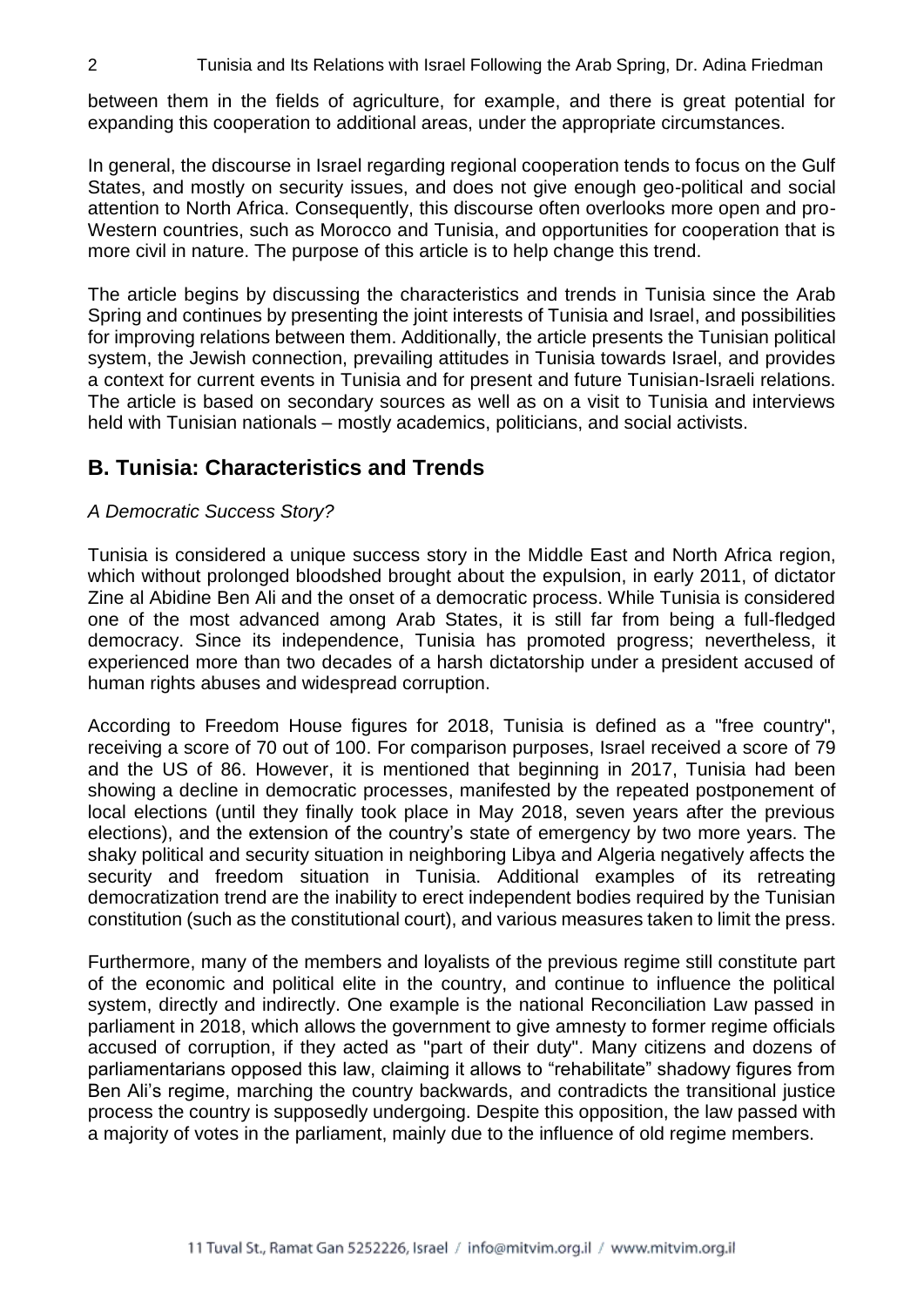#### *Moderate Islam and a Robust, Organized Civil Society*

Habib Bourguiba's and Ben Ali's governments (1957-1987; 1987-2011) boycotted, for years, any kind of Islamist activities. In spite – and perhaps because – of this, the Islamist a-Nahda party emerged as an important player in Tunisian politics after the 2011 revolution. Like in other cases of secular dictatorships and oppressive regimes, religious parties often constitute one of the major alternative voices. Accordingly, in the October 2011 elections in Tunis, a-Nahda won a large percentage of the votes (89 out of 217 seats), after putting forth a moderate national religious platform; subsequently, it was part of the government until 2014.

In December 2014, in the first presidential elections after the revolution, Beji Caid Essebsi, head of the Nidaa Tunis party, was elected president. Following a process of national dialogue that had begun already in October 2013 (and which will be elaborated upon below), and in light of the 2014 election results, Nidaa Tunis and a-Nahda formed a coalition that is still in power until today. In fact, the four most significant actors in Tunisian politics at present are Nidaa Tunis, a-Nahda, the employers' union (UTICA), and the workers' union (UGTT).

The UGTT is particularly interesting. It unites all workers' unions, and as such represents the Tunisian Left. On the one hand, this Left claims to be liberal and western in its views: it supports total gender equality, modernization, and secularization of the state. However, that same Left is also pro-Iranian in its leanings and loyalties, and as such is usually hostile to Israel. The following brief historical background can help clarify what on the surface may seem like a contradiction. The modern Tunisian Left was founded in 1968 in Paris, following a round of protests by young students who were members of the Tunisian elite. They adopted Trotskyist and Maoist ideologies, along with the French social model, and established an organization named "Perspective". A number of years later, president Bourguiba put an official end to the organization, though its members continue to be active through various Leftist parties such as the Communist Labor Party (POCT), or the Patriotic Democratic Party (WATAD). All these Leftist parties are represented today by the UGTT as an umbrella organization, which is represented in parliament by a small number of its leaders. While the UGTT has more than half a million members, only few of them hold a leadership position and political power within it. To demonstrate the Left's status, a public event took place in October 2018 commemorating the 50<sup>th</sup> anniversary of the historical founding of "Perspective" and the birth of the Tunisian New Left.

The Tunisian Left is connected to France and to French culture, and in line with the French ethos, it supports secularization and opposes religion. This usually gives the impression of openness and modernity, but often it is merely a strategy to preserve a privileged status. The Left exerts (and sometimes imposes) its influence through its control of the Workers' Unions and not necessarily through parliament. After the Islamic Revolution in Iran and during the Iran-Iraq war, the UGTT supported Saddam Hussein, who was at the time the secularist, national, Arab leader who fought an autocratic Islamic regime. When, during the first Gulf war, the power of the Iraqi branch of the Ba'ath Party waned, the UGTT began supporting Syria – the then-regional power and leader of Arab nationalism – and the Syrian arm of the Ba'ath. Before long, the UGTT had adopted the Syrian anti-western rhetoric and the attitudes of Syria's ally, Iran. This explains the paradox of supporting liberal values and secularization on the one hand, and the Iranian and Syrian regimes on the other.

Since 2011, the Tunisian government has been involved in what is happening in Libya and Syria, which has sometimes been interpreted as "giving a green light" to fundamentalist groups connected with al-Qa'eda and ISIS. Since 2013, a Tunisian group named al-Hares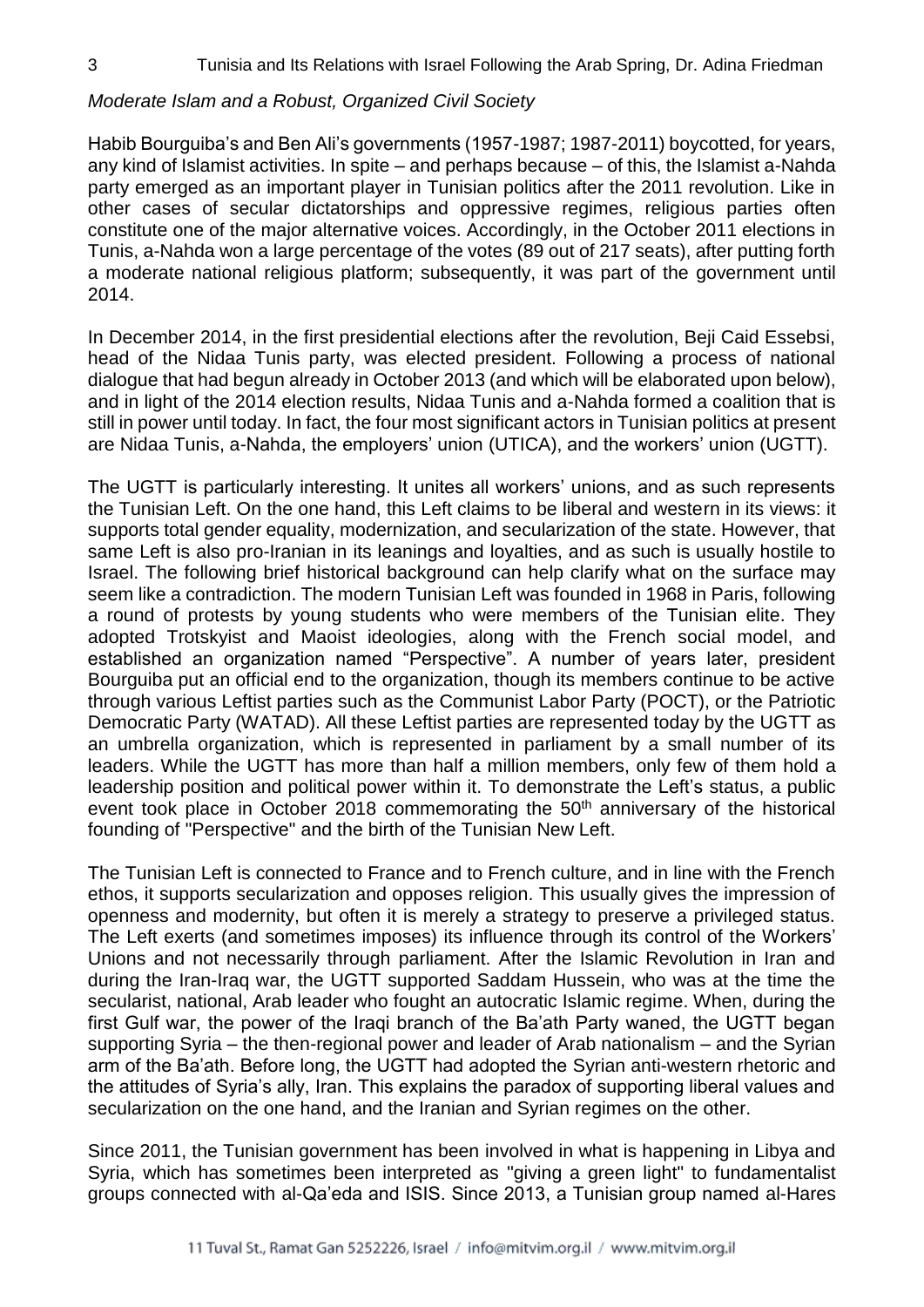al-Qaumi (the National Guard) has formed strong ties with Hizballah in Lebanon and begun recruiting many young Tunisians to militias that support Assad in the war in Syria. The a-Nahda party, on the other hand, has been making efforts to appear as an open, moderate, and tolerant party. One example of this is the placing of a Jewish candidate in the  $7<sup>th</sup>$  place on a-Nahda's list of candidates for local elections in April 2018 in Monastir, the birth city of President Bourgiba. The Jewish candidate did not end up being elected to the local municipality due to the success of many independent candidates, and yet placing him on the candidate list was an important symbolic step. In fact, the results of local elections showed a great deal of support for independent candidates, who do not represent any of the main political parties. This can be seen as an expression of voter dissatisfaction with the main parties. Voter turnout was low – only 34 percent of those who registered to vote (who are about half of those eligible to vote). The main issues affecting voting patterns were the economic situation in Tunisia and the widespread corruption in the country. On the other hand, topics such as secularization of Islamization were less important, mainly since Nidaa Tunis and a-Nahda were already partners in a coalition.

Civil society in Tunisia has always been active, especially in comparison to other countries in the region (although under Ben Ali it was closely monitored), but after the 2011 revolution thousands of new NGOs were founded. The UGTT is the largest civil society organization that has existed since before the revolution and which still fulfills an important role. Under Ben Ali, the UGTT was the umbrella organization of the regime's opposition, which was allowed to function under certain restrictions; it eventually operated as a tool of the regime, which wanted to appear tolerant of its opponents. Top UGTT officials received many benefits from the regime – similar to Ben Ali's party members under his leadership – for their work "on behalf of the regime". This harmed the UGTT's image and makes its job in today's Tunisian politics more difficult. The new organizations that were formed after the revolution have strong ties to the US and Europe, reflected in cooperation in training, in funding, and in capacity building. Two of the most important organizations are al-Bawasla (Compass) that strives for more political transparency and against corruption, and Nawat (Core), which deals with investigative media.

#### *Rule of Law and Transitional Justice*

The National Dialogue that took place in Tunisia in 2013-2014 was organized by the UGTT, the Tunisian Federation for Human Rights (FTDR), UTICA, and the Lawyers' Association. Initial meetings between Essebsi and Rashed Ghannouchi, the leaders if Nidaa Tunis and a-Nahda, respectively, took place in Paris in the fall of 2013; following this, a series of meetings between secularists and Islamists took place in Tunisia. The initiative led to an agreement to hold elections and end the political crisis. In the elections that took place in October-November of 2014, Nidaa Tunis won 86 seats in parliament, a-Nahda won 69, and Essebsi was elected president. After the elections, Nidaa Tunis and a-Nahda formed a coalition (together with a third party, the Patriotic Free Union, UPL), and in 2015 the four organizations which had initiated the national dialogue won a Nobel Peace Prize.

The next parliamentary elections are now scheduled for fall 2019. Representatives of the UGTT have already declared their intention to run in these elections as independent candidates or as members of Leftist parties, while Nidaa Tunis and a-Nahda announced, on September 2018, that the coalition agreement between them had ended. This is not likely to affect the current government, especially since it does not lean on the balance of power in parliament but rather on confidential agreements inside the "consensus committee" (a non-elected body whose members include representatives of the Islamists and of the former regime). Nevertheless, it will have an effect on the next elections, when the parties run with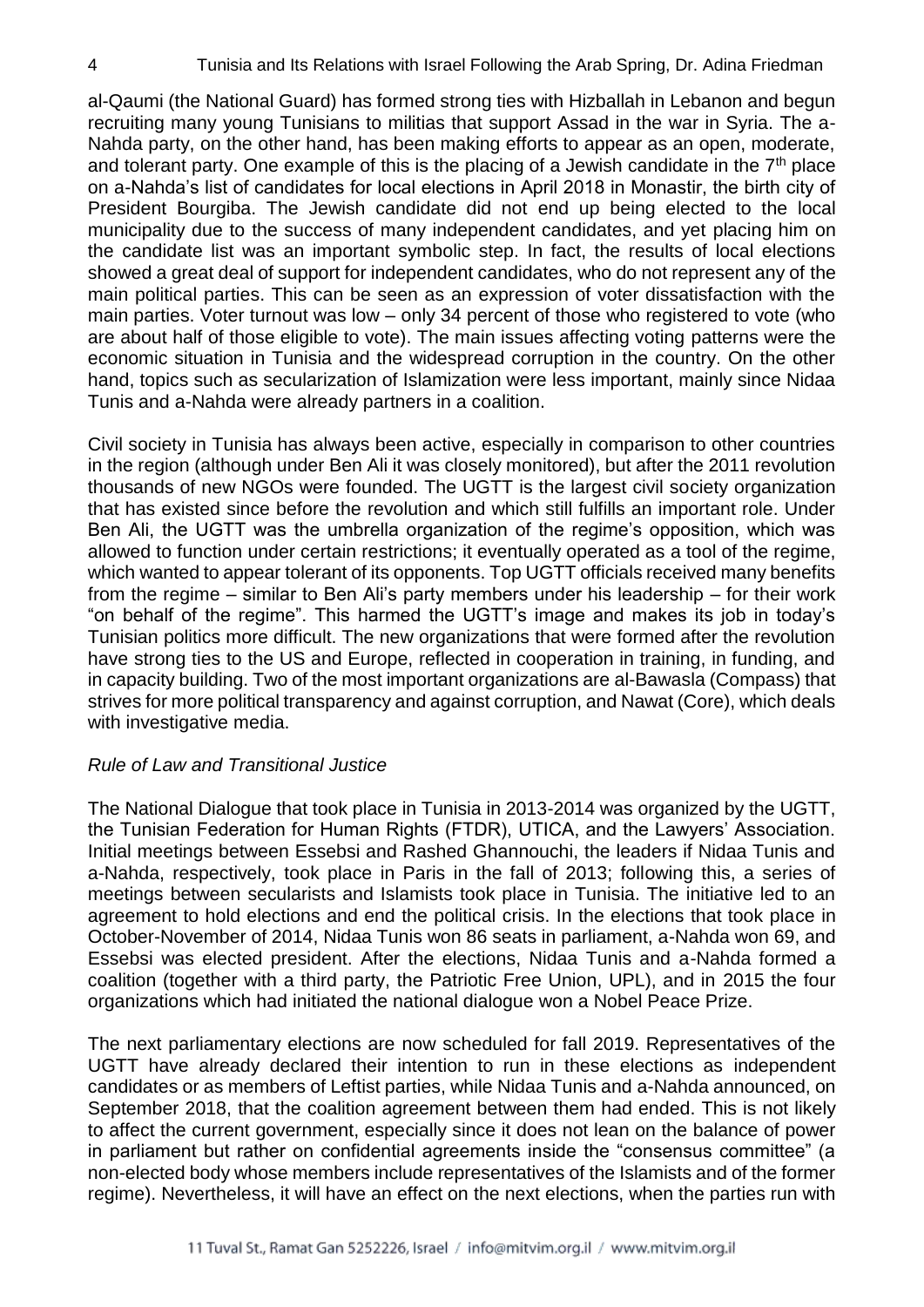separate agendas, and will probably highlight the differences between them, as opposed to the slogan of "consensus" that had been prevalent in Tunisia since 2014.

Tunisia has a long constitutional history. Its first constitution was formulated in 1861, while the country was still part of the Ottoman Empire. In 1959, three years after gaining independence, the Tunisian state's first constitution was ratified. Immediately after elections to the National Constituent Assembly in October 2011, there began a long, challenging process of writing a new constitution that ended on January 26, 2014 with the adoption of a new constitution. The constitution states that Islam is the religion of the state and at the same time recognizes the freedom of conscience and belief, as well as gender equality. Since its independence, Tunisia had had a personal status law that was considered the most progressive in the Arab world: it included women's' right to vote, the outlawing of polygamy, a woman's right to divorce her husband, and the forbidding of a husband to divorce his wife without her knowledge and presence. In 2018 a new law passed that allows a Tunisian Muslim woman to marry a non-Muslim man (until then only Tunisian men had been allowed to marry non-Muslim women), making Tunisia the first Arab country to allow this. Furthermore, another law was proposed according to which inheritance would be divided equally between women and men, though as of 2018 it had not yet passed. These characteristics of Tunisia assist it in the international arena, especially with regard to the EU with which it holds a "Preferred Partnership" status, in spite of the historically complicated relationship and the legacy of French colonialism.

#### *The Jews in Tunisia*

A small minority of approximately 1,500 Jews still lives in Tunisia, and continues to run community life, particularly on the island of Djerba and in Tunis the capital. The belief is that Jews first arrived in Tunisia in 586, with the destruction of the First Temple. Over the years, waves of Jewish immigrants joined them – first from Spain, and, after the Arab conquest, from the Levant as well. Jewish emigration from Tunisia was relatively mild between 1948- 1956, but increased when Tunisia got its independence. Between 1954 and 1957, around 30,000 Jews emigrated to Israel, and following the 1967 war approximately 10,000 more left (most to France, and some to Israel). The El Ghriba synagogue on the island of Djerba was first established almost two thousand years ago (and has been renovated since), and is considered the earliest synagogue in North Africa that is still standing. It serves as an active synagogue and as an important touristic site for the Jewish community in particular, and for Tunisia in general.

For the most part, Jews in Tunisia were part of the pro-French elite from the 19<sup>th</sup> century onward, but that trend has begun changing in recent years, especially since the 2011 elections after the revolution. The Jewish community, especially in Djerba, began showing more conservative signs (though the community had always been conservative), and some of its members began voting for the conservative Islamic a-Nahda party. At the same time, several Jewish businessmen, mainly in the capital, still maintain tight ties with France. Tunisian Jews enjoy certain statist protections; like in other Arab countries, they have a certain degree of judiciary autonomy, mainly in all that concerns religion and family law. In synagogues and in areas where many Jews reside, there is constant police protection, especially since the beginning of Bel Ali's rule and more so after in 2002 a Tunisian-Frenchman committed a terrorist act outside El Ghriba synagogue, in which 20 people were killed and dozens injured. Incidentally, the attack, for which al-Qaeda took credit, had been planned by Khaled Shaikh Mohammed, the architect of the September 11<sup>th</sup> attacks.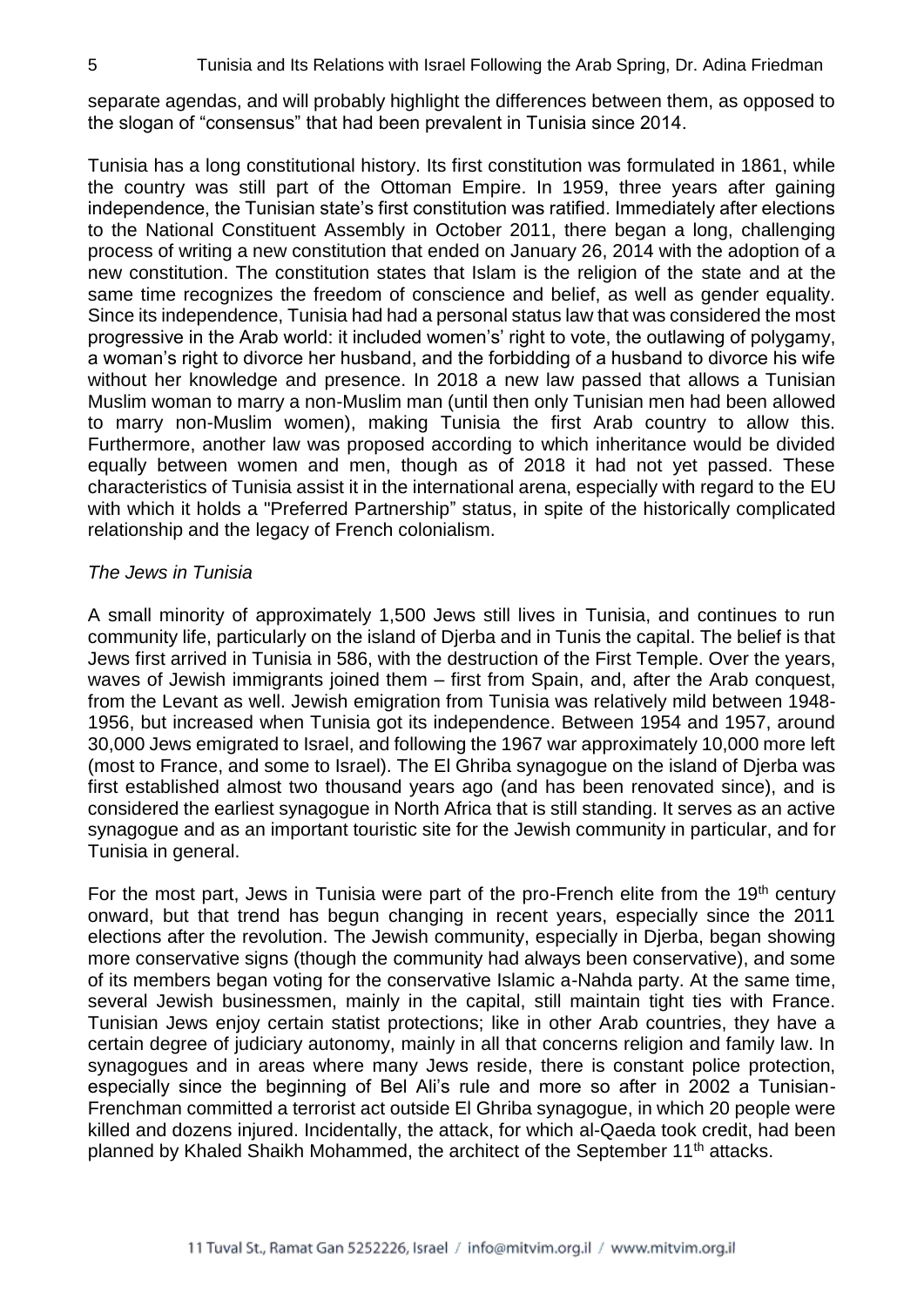Many of the Jews in Tunisia maintain ongoing relations with Israel, and their family members in Israel can occasionally get a visa to visit Tunisia (in addition to the visits for the *Lag Ba'Omer Hillulah*, detailed below). In the main synagogue in Tunis, practically all notices on the bulletin board are in Hebrew, and include information about artists' performances and current events in Israel, suggesting the community has ongoing relations with Israel.

### **C. Tunisia-Israel Relations: History, Interests, and Possibilities**

Relations between Tunisia and Israel, which began already in the '50s and intensified with the beginning of the Oslo process in the '90s, have never completely ceased. Until 2011, a few dozen groups of travelers, mostly consisting of Tunisian Jews, traveled from Israel to Tunisia every year. Even though at present it is prohibited to enter Tunisia with an Israeli passport, Israelis continue to arrive every year for the *Hillulah* of Rabbi Shimon Bar Yochai in Djerba during *Lag Ba'Omer*. In 2018, about 400 Israeli Jews (and a few thousand Jews from France and elsewhere) came for the *Hillulah*. This is a record number since the 2011 revolution (a year in which the Jewish community due to security reasons canceled the celebrations). 2018 was also the first year since 2011 in which there were no sweeping warnings by the Israeli government against visiting Tunisia for the celebration, due to waves of violence and terror in the country. The rise in the number of guests in the *Hillulah* in 2018 was welcomed by the Jewish community, whose economic situation had been negatively impacted by the uncertainty and waves of violence in Tunisia. Already after the terror attack outside El Ghriba synagogue in 2002, the number of Jewish and Israeli visitors had decreased, and since 2011 it decreased even further. The celebration and the participation of thousands of Jews in it every year is well known and covered openly by the Tunisian media, though the latter downplays the fact that there are Israelis, too, among the visitors.

Over the years several changes have taken place in Tunisia's attitude toward Israel, the Arab-Israeli conflict, and the Palestinian case, and in the level of its involvement in these issues. In general, as in other Arab countries, the Tunisian people support the Palestinian struggle. Tunisia is the only Arab country that accepted – albeit retroactively – the UN Partition Plan of 1947. In a speech delivered in Jericho in 1965, Bourguiba expressed his support for the partition plan, claiming this would potentially bring about international support for the Arab struggle. In 1982 the PLO headquarters relocated from Beirut to Tunis, making Tunisia's role in the Israeli-Palestinian conflict a more direct one. In 1985, there was a failed attempt to assassinate Yasser Arafat in Tunisia, and in 1988 Israel assassinated Khalil al-Wazir (Abu Jihad), the then-head of the PLO Military Arm in Tunisia.

In the early 1990's, during the first Gulf War, Ben Ali adopted an anti-Western rhetoric, yet at the same time the Tunisian government allowed an Israeli delegation to visit the country as part of secret talks with the Palestinians (which later became the Oslo Process). The peak of Israeli-Tunisian relations began in 1993, with the signing of the Oslo Accords, when both states held a dialogue channel in Belgium. In 1994 Yossi Beilin (then Minister of Justice and one of the Oslo initiators), and later Shimon Peres (then Foreign Minister) met with Tunisian officials and agreed to open Interest Offices in both countries. Tunisia's steps were a bit hesitant and low-profile (in comparison to this, in Israel the agreement was hailed as a major accomplishment), but the offices were finally opened in 1996 in Tel Aviv and in Tunis. According to the Moroccan model, the purpose of these offices was to advance mutual cultural and trade relations. Tunisian business persons used to get visas to Israel, which they would pick up at the Israeli embassy in Brussels. Indeed, during this time a number of Tunisian business persons developed trade relations with Israeli companies. The bestknown case is when Salma Loumi (sister of prominent Tunisian businessman Faouzi Loumi) began importing irrigation systems from Israel. Until November 2018, Loumi, who is close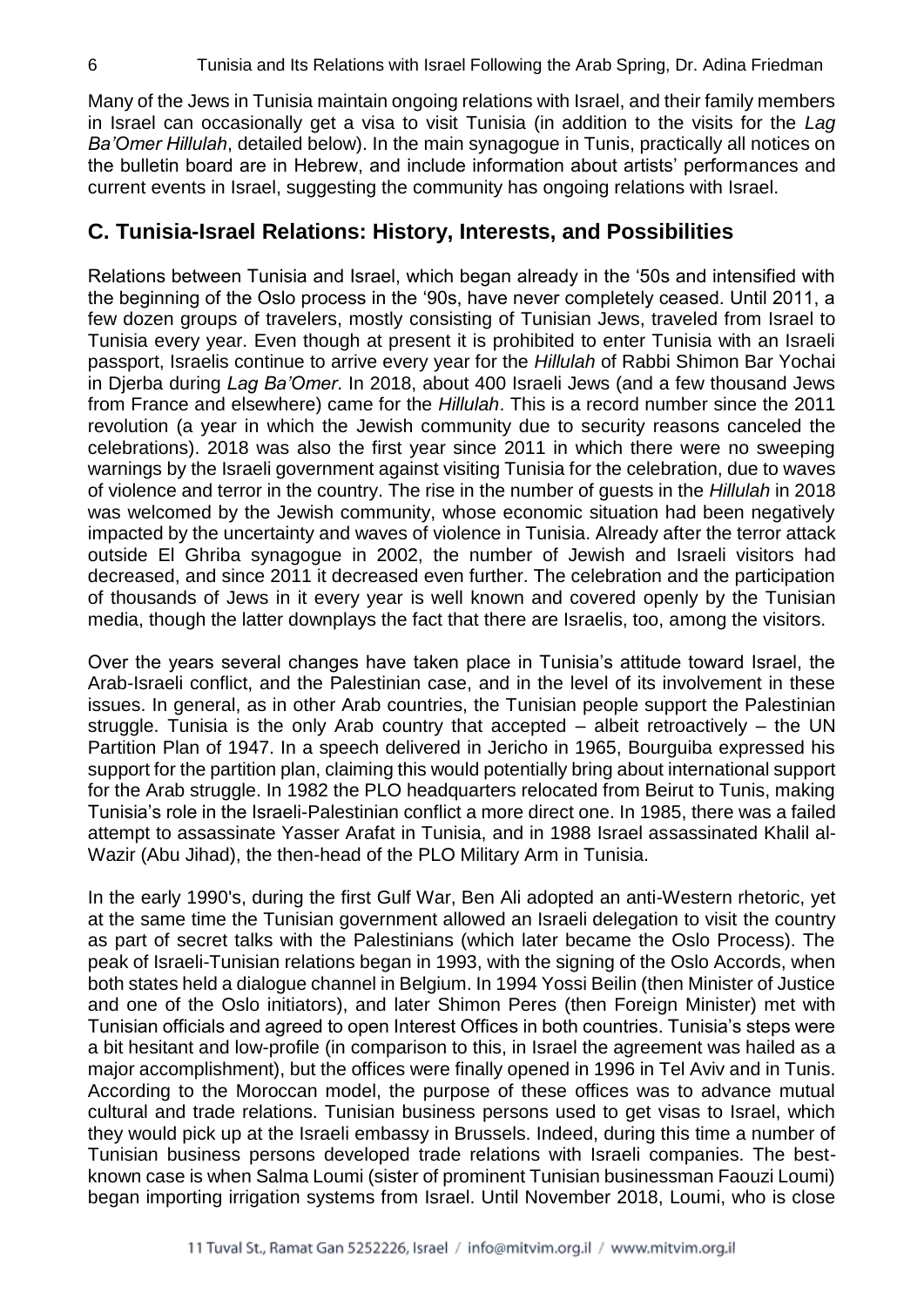to President Essebsi, served as a Minister of Tourism. Tunisia's Foreign Minister, Khemaies Jhinaoui (who has served in office since 2016), headed the Tunisian representative office in Tel Aviv from the end of the 1990s until its closure in 2002.

The ease and rapidity with which the relations between Israel and Tunisia had formed attest to the relatively positive attitude of Tunisian officials, who did not hesitate to take the opportunity within the appropriate political climate, to develop ties with Israel. At the same time, they reiterated the fact that full diplomatic relations would be possible only with full Israeli withdrawal from territories conquered in 1967. Tunisia viewed itself, in accordance with Bourguiba's attitude, as a potential mediator in the Israeli-Palestinian conflict.

During the 90s, when the Israeli-Palestinian peace process began collapsing, and especially with the rise to power of the political right in Israel, the Tunisian government was forced to slow down the process of normalizing relations with Israel, mainly due to pressure from public opinion in Tunisia and in the Arab world. In 1999, with the election of Ehud Barak as Prime Minister, a new hope was set that an Israeli-Palestinian agreement would be signed, but this hope too soon dissipated. Ben Ali refused the American request to host an economic summit in which Israel would participate, but still did not completely sever ties with Israel. In February 2000, the Israeli Deputy Foreign Minister visited Israel and held talks regarding economic cooperation between the countries. In October 2000, after the failure of the Camp David Summit and a few weeks into the Second Intifada, Ben Ali condemned Israel and said he would cut off ties with it.

In 2002, Tunisia finally closed its offices in Israel, but in 2005 the Tunisian government hosted an Israeli delegation that had come to participate in a UN meeting. Silvan Shalom headed the Israeli delegation, and even had the chance to visit Djerba and his parents' home in Gabes. In 2002-2011, ties between the two countries continued to be informal and on a back burner. As mentioned, Israelis continue to participate in the Hillullah and to visit relatives, although a number of recent terror attacks dissuaded many from coming.

Since the 2011 revolution, and despite the democratization processes in Tunisia, its stance regarding Israel and Jews has not improved much, and in some respects it has even worsened. This is expressed, among other things, in the regime turning a blind eye to anti-Semitic and Holocaust denial activities. On December 15, 2017, for example, an event commemorating the Holocaust was planned to be held in the National Library of Tunisia, but UGTT supporters blocked the entrance and prevented the event from taking place. Holocaust denial has become part of the official stance of Leftist parties in the parliament. Additionally, the UGTT tried to pass a law that forbids normalization with Israel, though both a-Nahda and Nidaa opposed the law, eventually preventing it from passing.

The hostility expressed by the Tunisian Left towards Israel stems largely from the Iranian influence and not only from the negative sentiments prevalent in the Arab world in general. The UGTT has adopted the Iranian regime's calendar, set by Khumeini, according to which certain days are dedicated to hostile activities towards Israel (such as Palestinian Shahid Day and Prisoners Day). The UGTT continues to actively support Assad's regime in Syria, and it officially supports the BDS Movement that calls for boycotting and sanctioning Israel. Since the UGTT has a monopoly on workers' unions – including the Union of Journalists – it has a great deal of influence over Tunisian media, through which it disseminated anti-Israel and anti-Jewish discourse through conspiracy theories and Holocaust denial.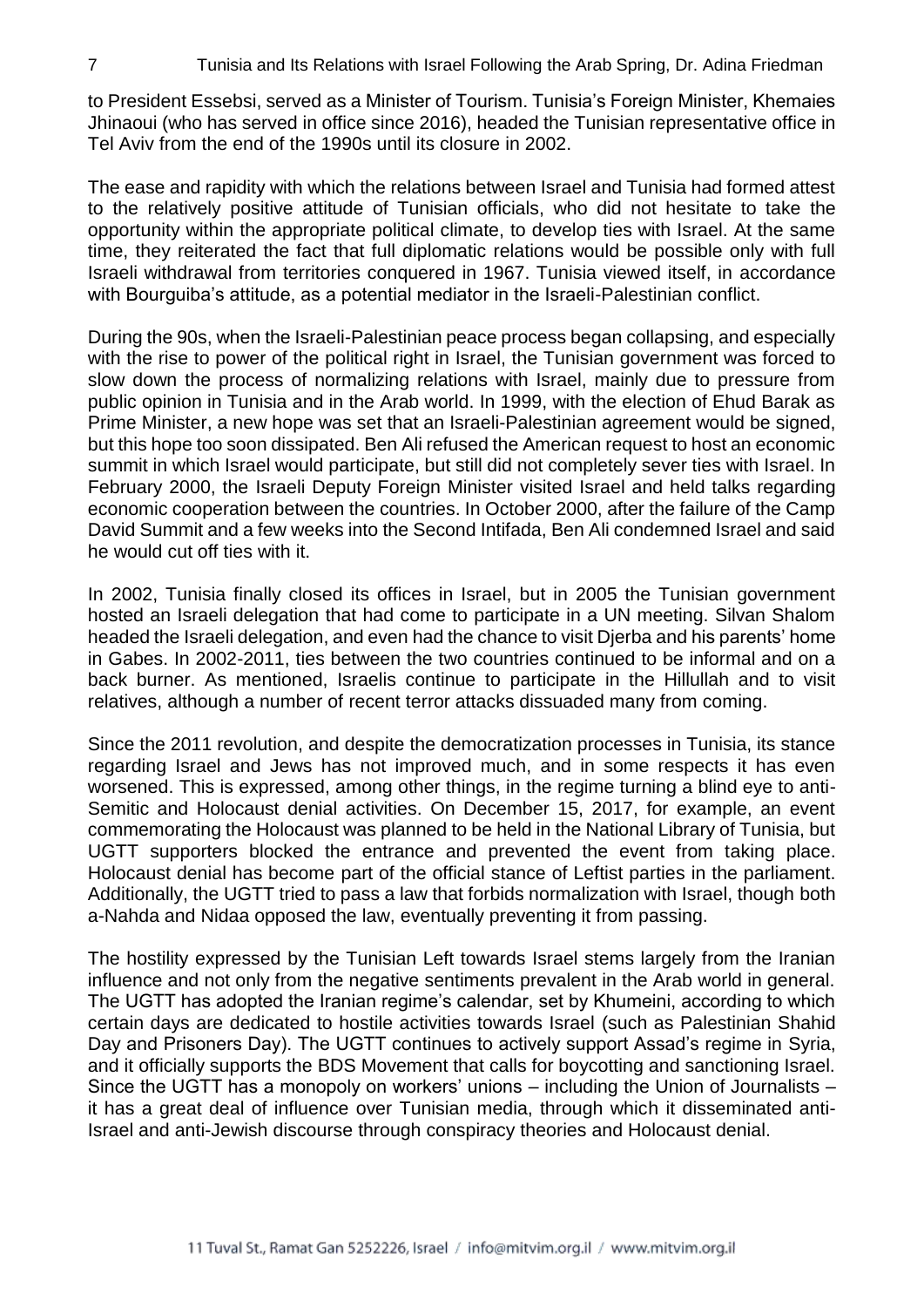Another example of the attitude towards Israel in Tunisia was provided by a candid-camera style television entertainment program, which is broadcasted throughout the Arab world during the month of Ramadan. In 2018, the program played a practical joke in Tunisia, in which actors contacted politicians, intellectuals, and arts and sports personnel, claiming they represented the BBC and Israel, and offered a large sum of money to anyone willing to work with Israel. On May 18, 2018, the statist TV channel of Tunisia published the names of those who had agreed to work with Israel/is, intending to expose and shame them. This is an efficient way of politically and socially demonizing those who agree to work with Israel, and praising those who had refused (participants in this program had been selected purposely beforehand). In reaction to the broadcast, the Union of Tunisian Journalists published a pamphlet denouncing the program, mainly because it represented normalization of Israel This example supports the following: first, there is still a social and political taboo in Tunisia against connections with Israel (whose source is mainly the discourse disseminated through, and occasionally imposed by, the media), and that challenging that taboo carries a price; second, in spite of the taboo and the negative rhetoric concerning Israel (or the "Zionist Entity", as it is still often referred to), there are Tunisians who would be happy, or at least willing, to work with Israelis.

The taboo concerning contacts with Israel applies to the sports field as well. In April 2018, a Tunisian court prohibited four Israeli athletes from participating in the youth Tae Kwan Do championship, after a group of Leftist activists who oppose normalization with Israel filed a lawsuit against the president of the Tunisian Tae Kwan Do federation. They claimed that Tunisia was obligated to oppose the Zionist occupation and to boycott the Zionist Entity. In July 2018, the international Judo federation announced it would prohibit Tunisia and the United Arab Emirates from hosting two international tournaments, since they had not committed to ensuring that all contestants (e.g. Israelis) receive equal treatment, which includes the right to wear national symbols, fly the national flag, and sing the national anthem. Following the suspension, Tunisia and the UAE announced in early September 2018 that they accept the federation's conditions and commit to allowing all countries participating in the matches to do so under equal conditions. Already in early 2018, under international pressure, Tunisia announced it would allow a 7-year old Israeli contestant to participate in the world chess championship for elementary school students, scheduled to take place in April 2019. From these examples, we learn that although there are those in Tunisia who support a general boycott of Israel, with mild international pressure it is possible to remove the boycott, thus allowing for cooperation in specific fields.

In Tunisian society there is a general atmosphere of suspicion, especially towards what is seen as American and Zionist conspiracies. This is related not only to Israel, but also to the character of the previous regime and to the present state in which "the walls have ears" and freedom of speech is restricted. In June 2017, an event marking the two-year anniversary of the terrorist attacks at Bardo museum, which was to include a memorial ceremony as well as panels with presentations on ways of dealing with radicalization and terrorism in Tunisia. At the last minute, the event was nearly cancelled and ended up taking place in a much smaller capacity. This was mainly the result of rivalries between the organizing bodies – the UGTT and the Tunisian Youth Organization – which included claims that the researchers invited from the US were Zionists (which was inaccurate, and in any event – irrelevant).

For the most part, in Tunisia there is a distinction between attitudes towards local Jews – who are considered an integral part of Tunisian society – and attitudes toward Israel as a political entity, generally considered an enemy. Occasionally, however, the boundaries between anti-Israel and anti-Jewish attitudes get blurred. Examples of this are the BDS and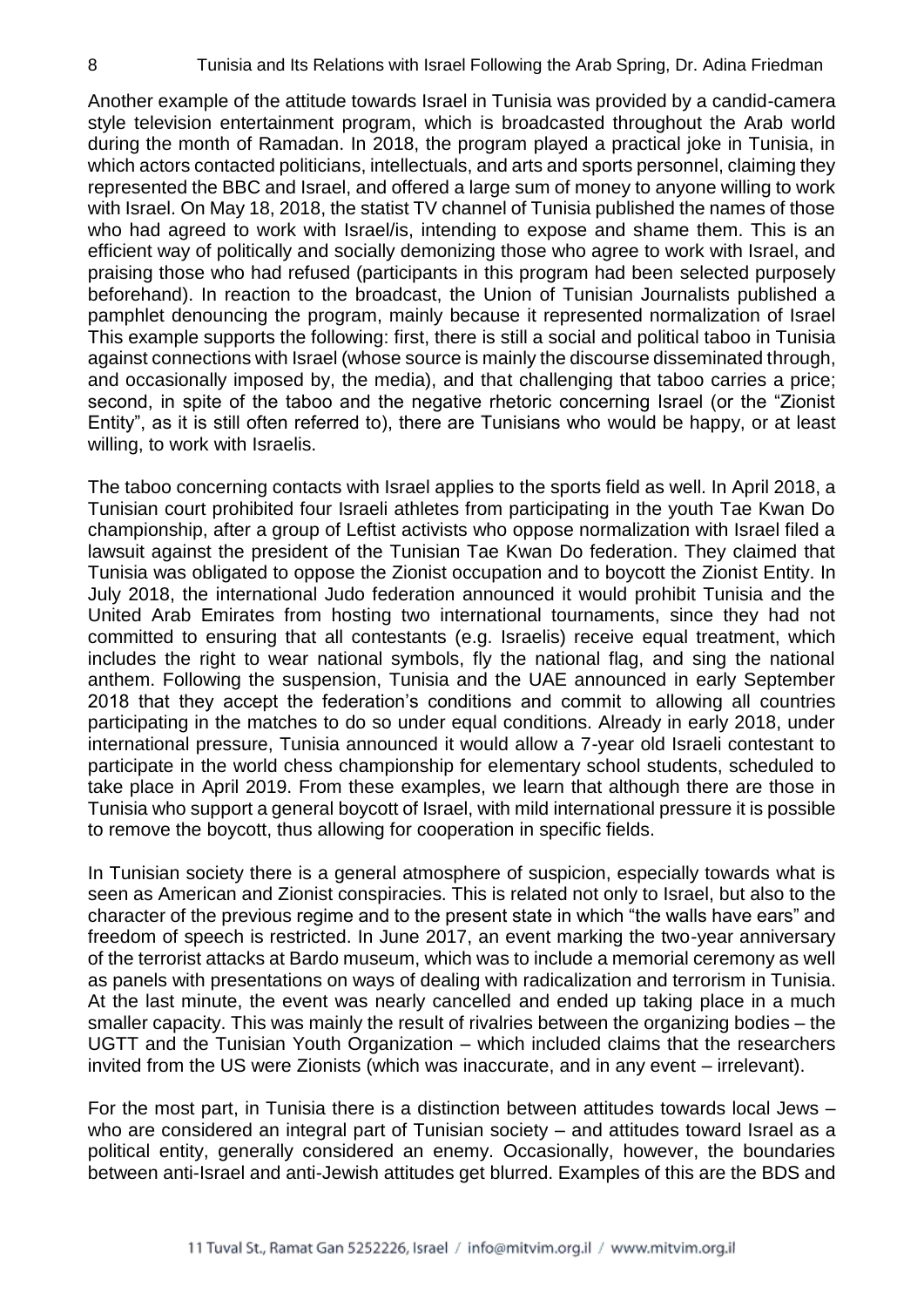Holocaust denial activities, which are encouraged by the UGTT and the journalists Union, who are both closely linked to the Iranian and Syrian regimes.

Tunisia is a signatory to the Arab Peace Initiative that was approved by the Arab league in 2002, and re-approved repeatedly since then. In other words, like other Arab countries, Tunisia too is willing to end the conflict with Israel and normalize relations with it after an Israeli-Palestinian peace agreement is reached and solutions are found to core issues such as Jerusalem, refugees, and borders. In spite of the indirect trade and security relations between Israel and a number of the Gulf States, and of peace agreements between Israel and Egypt and Jordan, Israel will not be able to achieve mutual and sustainable relations in the region – including with Tunisia – without meaningful progress in the peace process with the Palestinians. Nevertheless, despite the difficulties, positive changes in the relations between Israel and Tunisia may still be possible. Under the surface, and in an undeclared and informal way, relations between the two countries – some of which have been mentioned above – are already taking place. It is possible that joint interests can upgrade those relations, and open new possibilities for widening and deepening them.

Geographically, politically, and economically, Tunisia is part of Africa, North Africa, the Middle East, and the Mediterranean Basin. Israel has interests in each of these regions, and Tunisia can constitute a bridge, a partner, a neutral factor, or an impediment to their realization. Advancing relations with Tunisia, at any level, can undoubtedly assist Israel in some manner to achieve its interests in those regions.

Israeli interests in Africa are mainly in the political, security, and economic spheres. In Israel, it is assumed that political moves in Africa – in addition to advancement of business ties with the continent – will reduce anti-Israel sentiments and possibly influence voting patterns of African countries in international fora. Thus, since 2016 there exists in the Knesset a lobby to promote Israel-Africa relations, and in a historic visit of Prime Minister Netanyahu to east Africa in July 2016 he praised the diplomatic ties between Israel and Africa. In the 51<sup>st</sup> summit of the Economic Community of West African States (ECOWAS) that convened in Liberia in June 2017, Netanyahu spoke of Israel's desire to return to Africa, to advance initiatives that would bring mutual benefit, and to invest a \$1 billion in a plan to develop solar energy in Africa. Israel and Tunisia may have mutual interests in tightening relations with Africa, though this could raise some public objections in Tunisia, as has happened in Morocco.

Tunisia serves as a main land bridge for natural gas transported from Algeria to Europe (in exchange for which it received some of its gas supply from Algeria). Algeria has close ties to Iran, and a tight relationship exists between Tunisian president Essebsi (and the remnants of the Old Regime in Tunisia), and Algerian president Abdelaziz Boutafliqa. Thus, Tunisia's gas policy, like its policy on other economic and political issues, is influenced by Algerian and Iranian policies. Tunisia's official position is that the amount of gas it produces is negligible, while local media claims that in fact Tunisia produces a significant amount of gas, and that it has the most off-shore platforms among Mediterranean Basin countries, especially in the gulf of Gabes. While Israel currently has no interest in Tunisian gas, there may be a possibility for indirect cooperation through European companies (mainly British, Italian, and French). The main gas producer (and the biggest foreign investor) in Tunisia is British GAS, one of whose main competitors is the Italian ENI. At present, Italy is the main oil producer at El Borma, the largest and oldest oil field in south Tunisia. Israel has cooperation agreements with both the British and Italian companies, through which it may, in the future, be able to indirectly take part in projects to produce gas from Tunisia and Libya (through the provision of logistical services, know-how, and equipment, for example).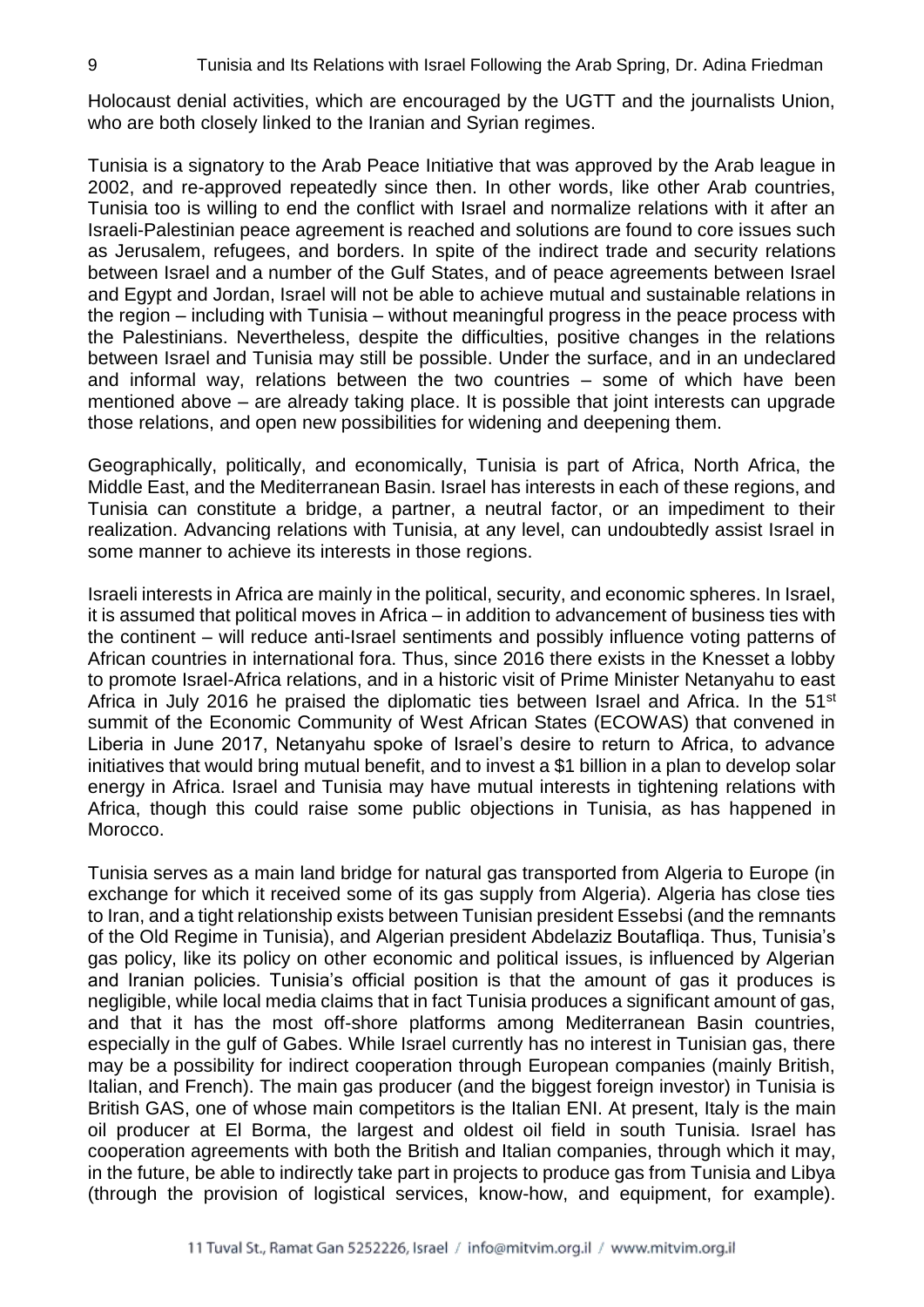Realizing this potential is dependent on decent or good relations with Tunisia. Tunisia may also serve as a market, or a source of cooperation for Israel in the fields of agriculture and solar energy development. It is important to note that Tunisian-Israeli cooperation regarding irrigation and the drip system already took place in the late 90s.

Tunisia views tourism, including tourism centered around Djerba and the Jewish community, as highly important. As such, it values good relations with the Jewish community and reasonable relations with Israel that would allow the continued visits to Tunisia. Hosting thousands of visitors – including a few hundred Israelis – at the *Hillullah* each year, is an endeavor in which the Tunisian government is directly involved. This has a positive effect on Tunisia's image as an open and safe country, and thus on its general status as a tourist destination. Tunisia therefore has an interest in preserving, and possibly expanding, this endeavor. On November 5, 2018, René Trabelsi, a Jewish businessman from Djerba, was appointed as Tunisia's Minister of Tourism. Trabelsi has a rich experience in tourism, which includes bringing Jewish and non-Jewish tourists to Tunisia and to the annual *Hillullah* in Djerba, and advancing Muslim-Jewish relations. His father, Perez Trabelsi, is the president of a synagogue and has been among the heads of the Jewish community on the island since 1985. In the past, Trabelsi expressed himself against manifestations of anti-Semitism in Tunisia. Beyond his professional credentials and suitability for the job, it can be assumed that his appointment is also meant to convey a message by portraying Tunisia as a pluralistic country that treats its Jewish citizens with respect. In addition, the appointment may also bear another message, which is that cooperation with Israel in the field of tourism is not impossible.

## **D. Conclusion**

In Tunisia today, there are many expressions of progress and democratization; However, at the same time there are also bodies and trends that constitute hurdles for these processes. Tunisia's policy and its stance regarding Israel are influenced by internal processes, as well as by regional loyalties and rivalries. At present, Iran influences Tunisian media and subsequently its political discourse and mindset, alongside Tunisia's Preferred Partnership with the EU. Nevertheless, inter-state relations and the balance of power in the region change from day to day. The Tunisian people's sentiments, like those of others in the region, tend to support the Palestinian cause. Thus, without real progress in the Israeli-Palestinian peace process, Israel will not be able to advance official political and economic ties with Tunisia, and use these to realize regional interests. The lack of peace with the Palestinians serves as a constant justification for political, economic, and social measures against Israel. Nevertheless, over the years the two countries have had relations – either political or economic – that reached their peak during the days of the peace process of the '90s, during which time the two countries had official representative offices in Tel Aviv and Tunis. Israel has an interest in relations and cooperation with Tunisia, mainly due to its geopolitical position and it being an important player in the context of the Middle East, Africa, and the Mediterranean Basin – all areas in which Israel has an interest.

Tunisia is important to Israel also because it is home to a Jewish community whose members have ongoing familial and cultural ties to Israel, and especially to Israelis of Tunisian decent. Many Tunisian Jews in Israel keep – or are trying to renew – ties with their families and communities, which translates mainly into mutual visits and economic initiatives. Trabelsi's appointment as Minister of Tourism sends a clear message that Tunisia appreciates its Jewish citizens, and possibly hints towards a future of stronger tourism ties between Tunisia and Israel.